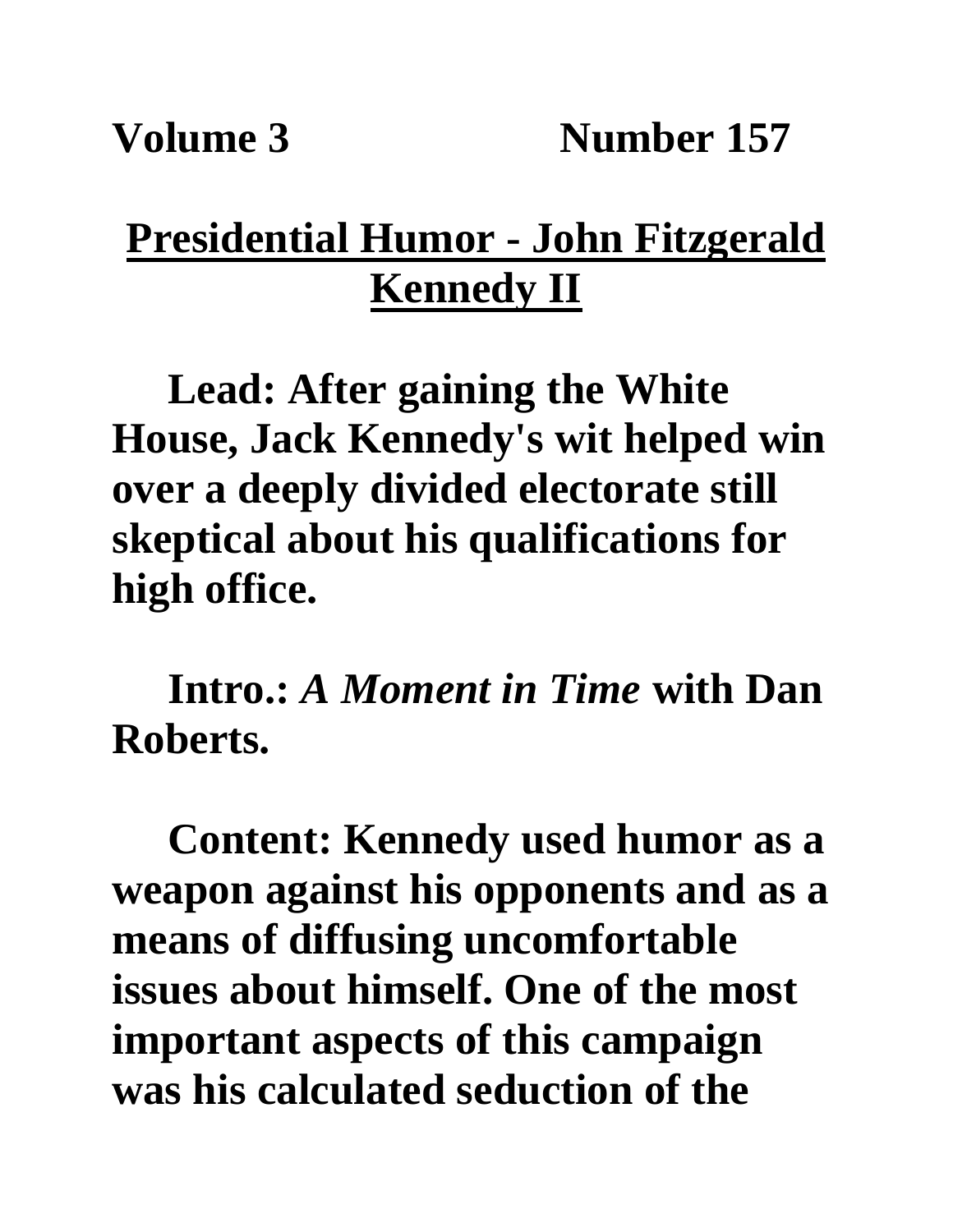**press, not newspaper or television management, but working reporters whom he cultivated diligently. As a former reporter himself, he knew the habits and needs of journalists, their ever-present deadlines and their habit of using humor to deal with the often seamy and depressing reality of the world they had to cover. Kennedy's use of the press was nowhere better demonstrated than at regular live Presidential press conferences. There, in a rehearsed, orchestrated fashion, the elegant Kennedy was on display to his best advantage.**

**When he was criticized for appointing brother Bobby as Attorney General, he handled the charges of nepotism and inexperience with a joke.**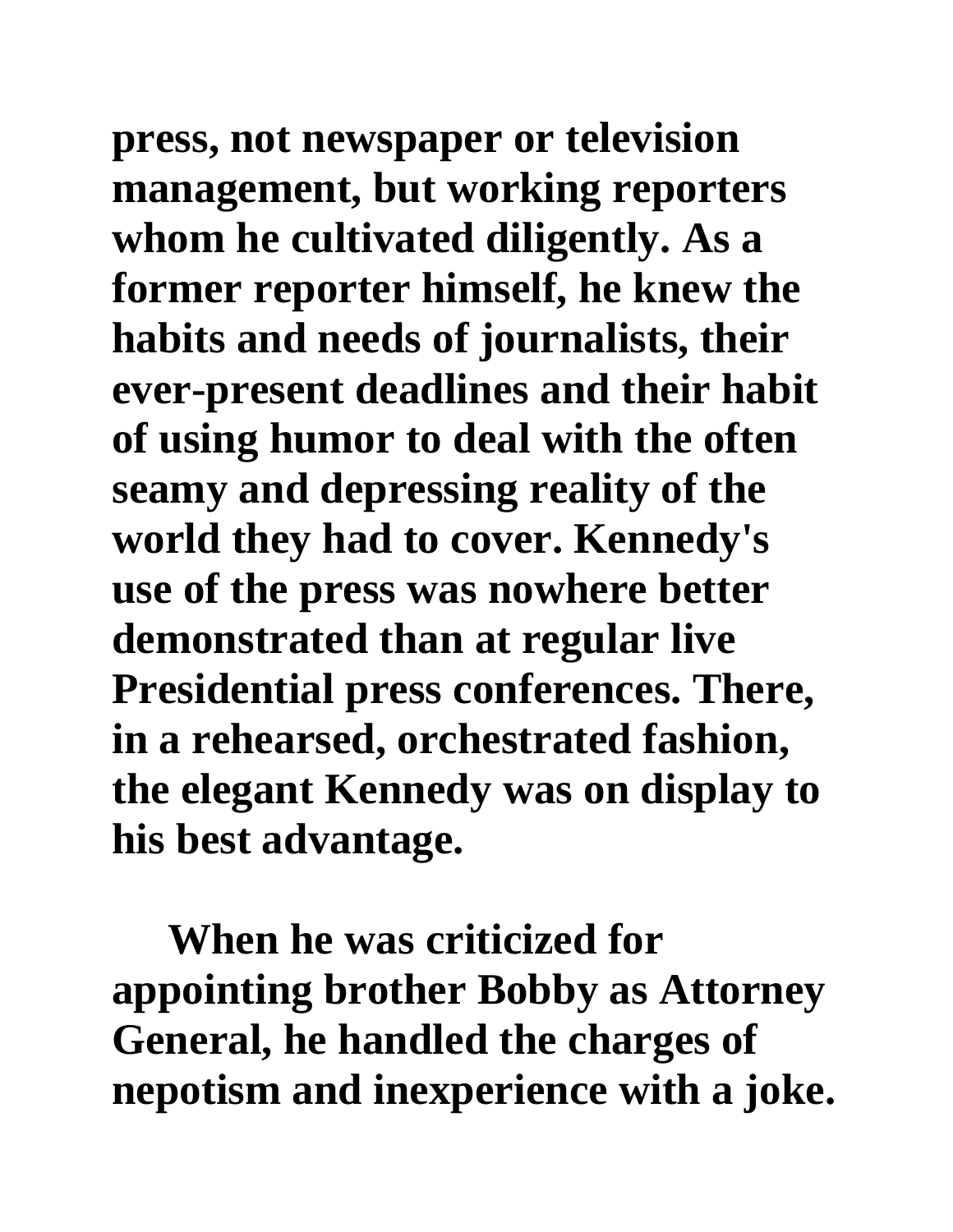**He said, "I see nothing wrong with giving him a little legal experience before he goes out into private practice." A reporter once said, "The Republican National Committee recently adopted a resolution saying you were pretty much of a failure. How do you feel about that?" The President said, "I assume it passed unanimously."**

**At one of the annual Gridiron Dinners given by the Washington Press Corps, he singled out Sarah McClendon, a reporter who was always something of an irritant, "I saw my wife's picture watching a snake charmer in India. As soon as I learn Sarah McClendon's favorite tune, I'm going to playing it." Even the sainted**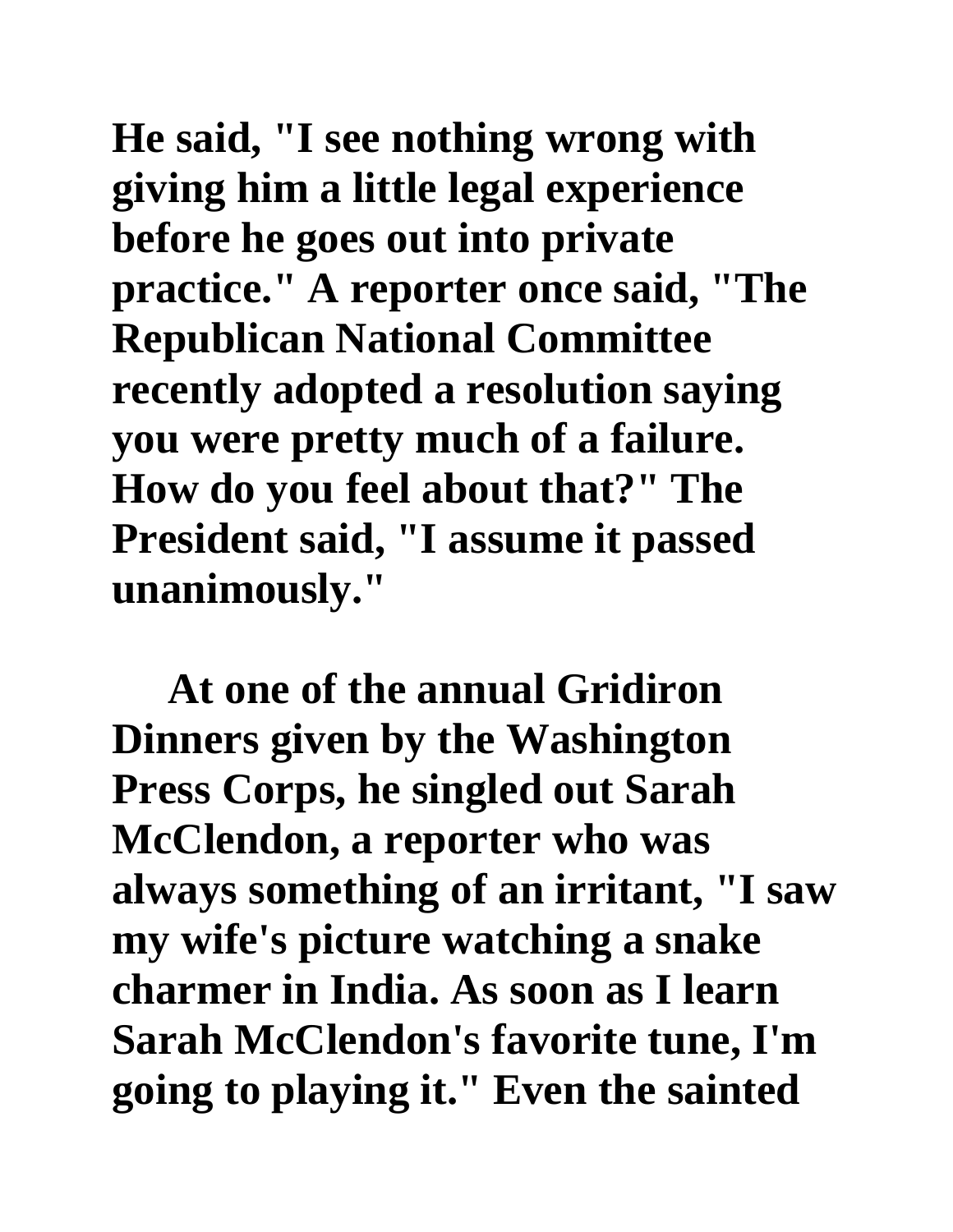**Dwight Eisenhower was not immune to the occasional Kennedy jab. Once he made fun of Ike's often intentionally confusing explanations. At one of the Gridiron Dinners in the 1950s Kennedy referred to Ike's explanation of the current recession, "As I interpret the President, we're now at the end of the beginning of the upturn of the downturn. Every bright spot the White House finds in the economy is like the policeman bending over the body in the alley who says cheerfully, 'Two of his wounds are fatal -- but this other one's not so bad.'**

**At the University of Richmond, this is Dan Roberts.**